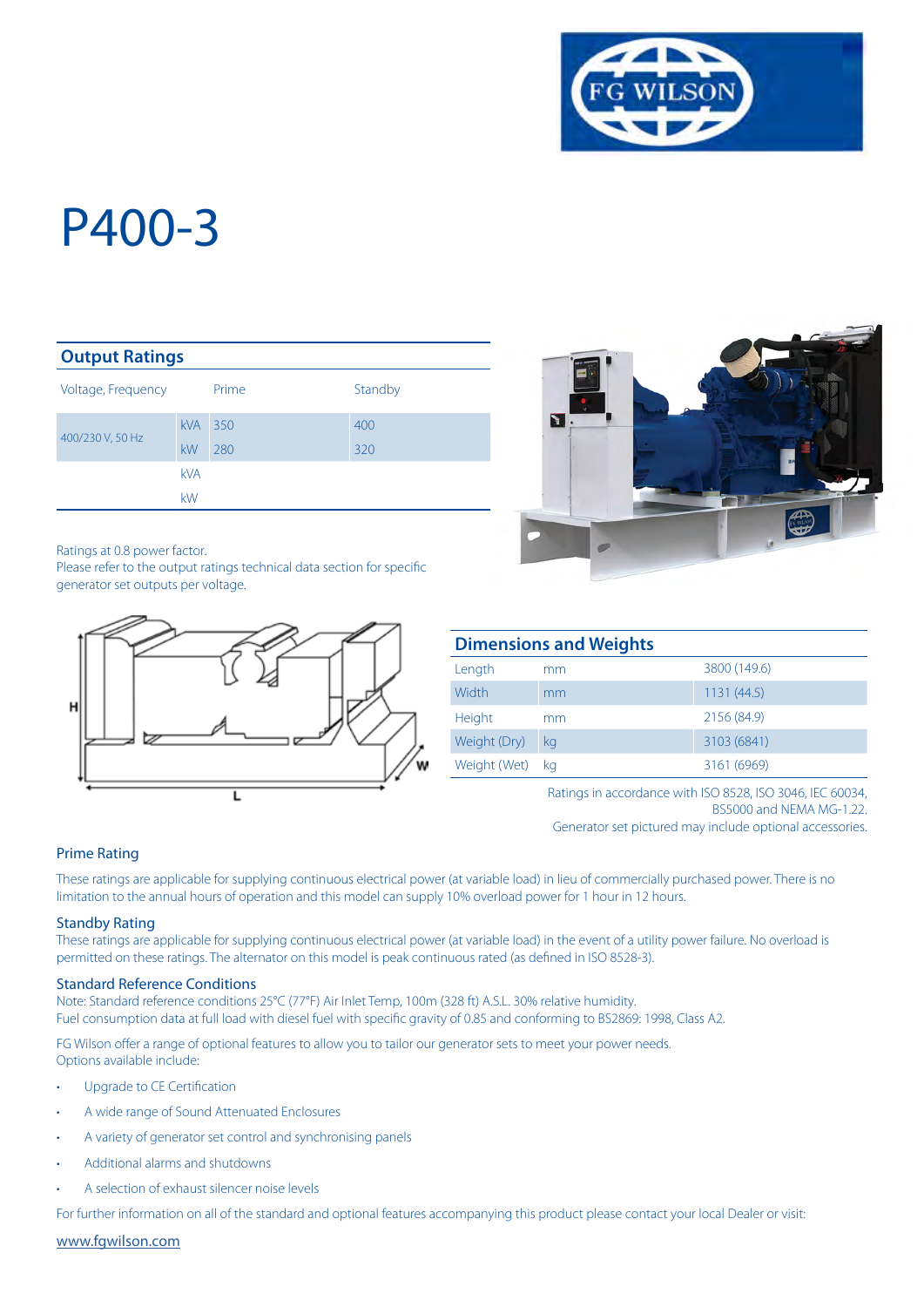

### **Ratings and Performance Data** Engine Make Perkins Engine Model: 2206A-E13TAG2 Alternator Make FG Wilson Alternator Model: FG29A280 Control Panel: FG100 Base Frame: **Heavy Duty Fabricated Steel** Circuit Breaker Type: 3 Pole MCCB Frequency: 60 HZ 60 HZ Engine Speed: RPM rpm rpm 1500 Fuel Tank Capacity: litres (US gal) 888 (234.58) Fuel Consumption Prime litres (US gal)/hr 68.6 (18.1) Fuel Consumption Standby litres (US gal)/hr 77.8 (20.6)

#### **Engine Technical Data**

| No. of Cylinders                  |                                | 6                                            |              |
|-----------------------------------|--------------------------------|----------------------------------------------|--------------|
| Alignment                         |                                | <b>IN LINE</b>                               |              |
| Cycle                             |                                | <b>4 STROKE</b>                              |              |
| <b>Bore</b>                       | $mm$ (in)                      | 130(5.1)                                     |              |
| <b>Stroke</b>                     | $mm$ (in)                      | 157(6.2)                                     |              |
| Induction                         |                                | <b>TURBOCHARGED AIR TO AIR CHARGE COOLED</b> |              |
| Cooling Method                    |                                | <b>WATER</b>                                 |              |
| <b>Governing Type</b>             |                                | <b>ELECTRONIC</b>                            |              |
| <b>Governing Class</b>            |                                | ISO 8528 G2                                  |              |
| <b>Compression Ratio</b>          |                                | 16.3:1                                       |              |
| Displacement                      | $L$ (cu. in)                   | 12.5 (762.8)                                 |              |
| Moment of Inertia:                | kg $m^2$ (lb/in <sup>2</sup> ) | 2.77 (9465)                                  |              |
| Voltage                           |                                | 24                                           |              |
| Ground                            |                                | Negative                                     |              |
| <b>Battery Charger Amps</b>       |                                | 70                                           |              |
| Engine Weight Dry                 | kg (lb)                        | 1301 (2868)                                  |              |
| Engine Weight Wet                 | kg (lb)                        | 1351 (2978)                                  |              |
|                                   |                                |                                              |              |
| <b>Engine Performance Data</b>    |                                | <b>50 Hz</b>                                 | <b>60 Hz</b> |
| <b>Engine Speed</b>               | rpm                            | 1500                                         |              |
| <b>Gross Engine Power Prime</b>   | kW (hp)                        | 324.2 (435)                                  |              |
| <b>Gross Engine Power Standby</b> | kW (hp)                        | 368.4 (494)                                  |              |
| <b>BMEP Prime</b>                 | kPa (psi)                      | 2075 (300.9)                                 |              |

BMEP Standby **kPa** (psi) **2357 (341.9)**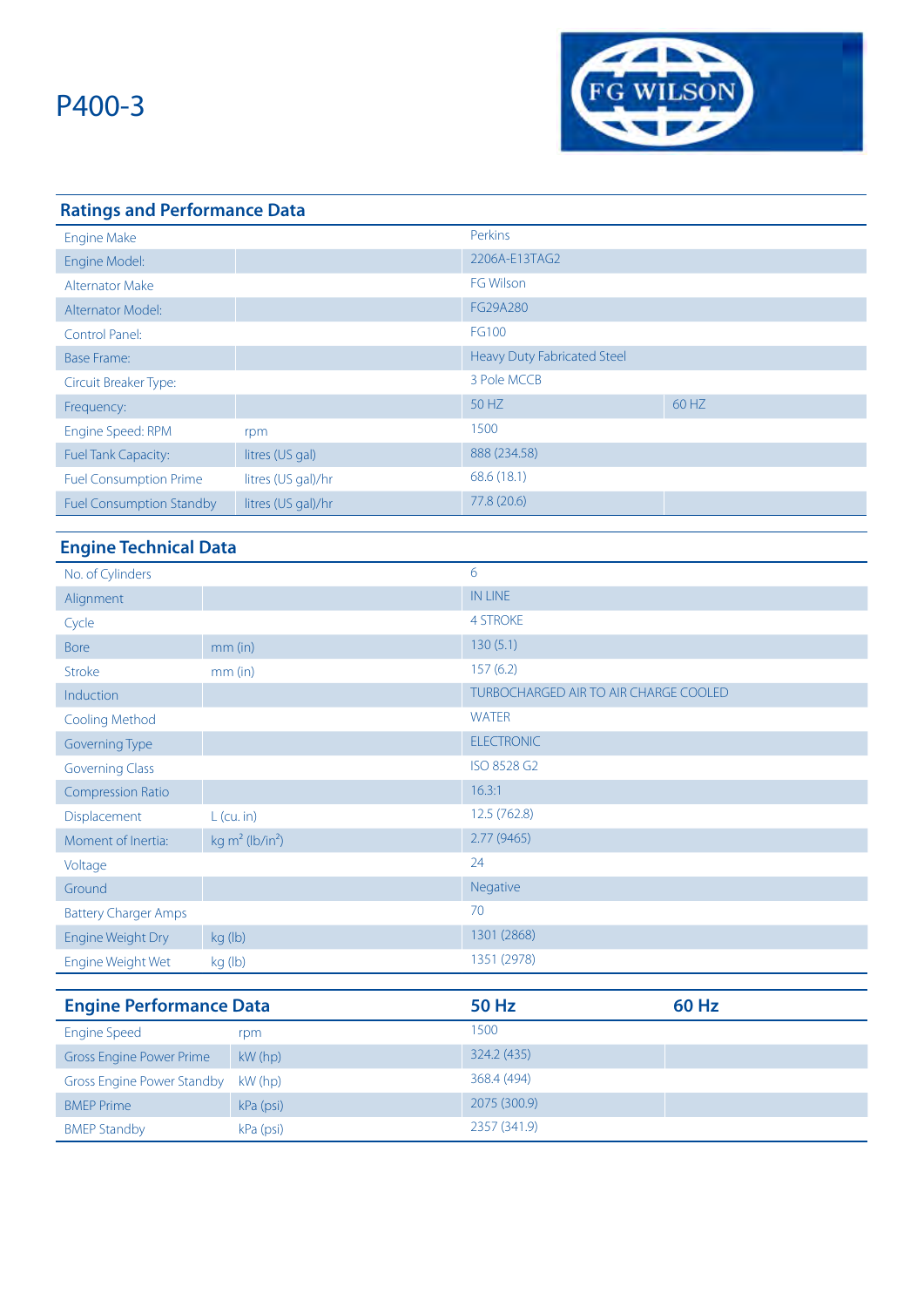

| <b>Fuel System</b>         |                    |             |                     |            |           |
|----------------------------|--------------------|-------------|---------------------|------------|-----------|
| Fuel Filter Type:          |                    |             | Replaceable Element |            |           |
| Recommended Fuel:          |                    |             | Class A2 Diesel     |            |           |
| <b>Fuel Consumption at</b> |                    | 110 % Load  | 100 % Load          | 75 % Load  | 50 % Load |
| 50 Hz Prime:               | $I/hr$ (US gal/hr) | 77.8 (20.6) | 68.6 (18.1)         | 52.6(13.9) | 37.1(9.8) |
| 50 Hz Standby              | $1/hr$ (US gal/hr) | ۰           | 77.8 (20.6)         | 59.3(15.7) | 41.6(11)  |
| 60 Hz Prime                | $I/hr$ (US gal/hr) |             |                     |            |           |
| 60 Hz Standby              | $1/hr$ (US gal/hr) | ۰           |                     |            |           |

(Based on diesel fuel with a specific gravity of 0.85 and conforming to BS2869 classA2,EN590

| <b>Air System</b>                          |                 | <b>50 Hz</b> | 60 Hz               |  |
|--------------------------------------------|-----------------|--------------|---------------------|--|
| Air Filter Type:                           |                 |              | <b>Non Canister</b> |  |
| <b>Combustion Air Flow Prime</b>           | $m3/min$ (cfm)  | 21.3(752)    |                     |  |
| <b>Combustion Air Flow Standby</b>         | $m3/min$ (cfm)  | 23.6(833)    |                     |  |
| Max. Combustion Air Intake Restriction     | kPa             | 6.4(25.7)    |                     |  |
|                                            |                 |              |                     |  |
| <b>Cooling System</b>                      |                 | <b>50 Hz</b> | <b>60 Hz</b>        |  |
| <b>Cooling System Capacity</b>             | I (US gal)      | 45.2 (11.9)  |                     |  |
| Water Pump Type:                           |                 |              | Centrifugal         |  |
| Heat Rejected to Water & Lube Oil: Prime   | kW (Btu/min)    | 113.5 (6455) |                     |  |
| Heat Rejected to Water & Lube Oil: Standby | $V_M$ (Rtu/min) | 1285 (7308)  |                     |  |

| $\lceil \log(1) \log(1) \rceil$ and $\lceil \log(1) \log(1) \log(1) \rceil$ and $\lceil \log(1) \log(1) \rceil$ |                | $- - - - - - - - - -$ |  |
|-----------------------------------------------------------------------------------------------------------------|----------------|-----------------------|--|
| Heat Radiation to Room*: Prime                                                                                  | kW (Btu/min)   | 45.5 (2588)           |  |
| Heat Radiation to Room*: Standby                                                                                | kW (Btu/min)   | 56.7 (3224)           |  |
| Radiator Fan Load:                                                                                              | $kW$ (hp)      | 14 (18.8)             |  |
| <b>Radiator Cooling Airflow:</b>                                                                                | $m3/min$ (cfm) | 398.4 (14069)         |  |
| <b>External Restriction to Cooling Airflow:</b>                                                                 | Pa (in H2O)    | 125 (0.5)             |  |

\*: Heat radiated from engine and alternator

Designed to operate in ambient conditions up to 50°C (122°F).

Contact your local FG Wilson Dealer for power ratings at specific site conditions.

| <b>Lubrication System</b>  |           |                   |  |  |
|----------------------------|-----------|-------------------|--|--|
| Oil Filter Type:           |           | Eco, Full flow    |  |  |
| <b>Total Oil Capacity:</b> | I(US gal) | 40(10.6)          |  |  |
| Oil Pan Capacity:          | I(US gal) | 38(10)            |  |  |
| Oil Type:                  |           | API CH4 SAE15W-40 |  |  |
| Oil Cooling Method:        |           | <b>WATER</b>      |  |  |

| <b>Exhaust System</b>            |                              | 50 Hz       | 60 Hz |
|----------------------------------|------------------------------|-------------|-------|
| Maximum Allowable Back Pressure: | $kPa$ (in Hq)                | 10(3)       |       |
| Exhaust Gas Flow: Prime          | $m3/min$ (cfm)               | 56.6 (1999) |       |
| Exhaust Gas Flow: Standby        | $m3/min$ (cfm)               | 64.8 (2288) |       |
| Exhaust Gas Temperature: Prime   | $^{\circ}$ C ( $^{\circ}$ F) | 573 (1063)  |       |
| Exhaust Gas Temperature: Standby | $^{\circ}$ C ( $^{\circ}$ F) | 630 (1166)  |       |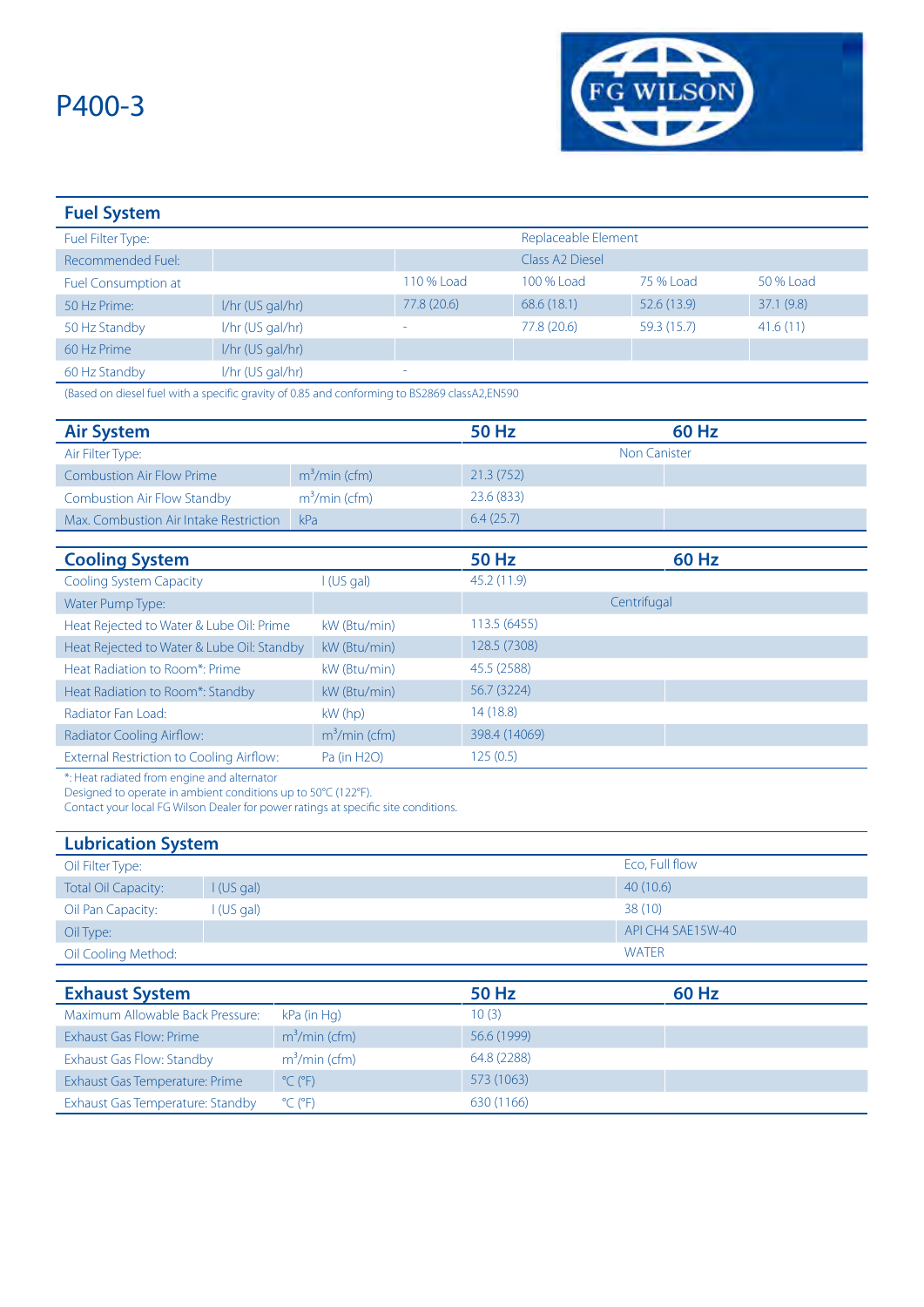

| <b>Alternator Physical Data</b> |                   |
|---------------------------------|-------------------|
| No. of Bearings:                |                   |
| <b>Insulation Class:</b>        | Н                 |
| Winding Pitch:                  | 2/3               |
| <b>Winding Code</b>             | R <sub>1</sub>    |
| Wires:                          | $12 \overline{ }$ |
| Ingress Protection Rating:      | IP21              |
| <b>Excitation System:</b>       | <b>SHUNT</b>      |
| AVR Model:                      | <b>A106 MKII</b>  |
|                                 |                   |

\* dependant on voltage code selected

#### **Alternator Operating Data**

| Overspeed: rpm                     |               | 2250        |
|------------------------------------|---------------|-------------|
| Voltage Regulation: (Steady state) | $\%$          | $+/- 1.0$   |
| Wave Form $NEMA = TIF$ :           |               | 50          |
| Wave Form $IEC = THE$ :            | $\%$          |             |
| Total Harmonic content LL/LN:      | $\frac{0}{0}$ | 3           |
| Radio Interference:                |               | EN61000-6   |
| Radiant Heat: 50 Hz                | kW (Btu/min)  | 24.5 (1393) |
| Radiant Heat: 60 Hz                | kW (Btu/min)  |             |

### **Alternator Performance Data 50 Hz:**

|                            |               | 415/240 V | 400/230 V | 380/220 V |     |
|----------------------------|---------------|-----------|-----------|-----------|-----|
| <b>Voltage Code</b>        |               |           |           |           |     |
|                            |               |           | 230 V     |           |     |
| Motor Starting Capability* | <b>kVA</b>    | 856       | 791       | 724       |     |
| Short Circuit Capacity**   | $\frac{0}{0}$ | 300       | 300       | 300       | 300 |
| Reactances                 | Xd            | 2.901     | 3.122     | 3.46      |     |
|                            | X'd           | 0.11      | 0.119     | 0.132     |     |
|                            | X"d           | 0.108     | 0.108     | 0.12      |     |

### **Alternator Performance Data 60 Hz**

Voltage Code

| Motor Starting Capability*      | <b>kVA</b> | 946 | 593 |     |     | 787 |
|---------------------------------|------------|-----|-----|-----|-----|-----|
| <b>Short Circuit Capacity**</b> | %          | 300 | 300 | 300 | 300 | 300 |
| Reactances                      | Xd         |     |     |     |     |     |
|                                 | X'd        |     |     |     |     |     |
|                                 | X"d        |     |     |     |     |     |

Reactances shown are applicable to prime ratings.

\*Based on 30% voltage dip at 0.4 power factor.

\*\* With optional independant excitation system (PMG / AUX winding)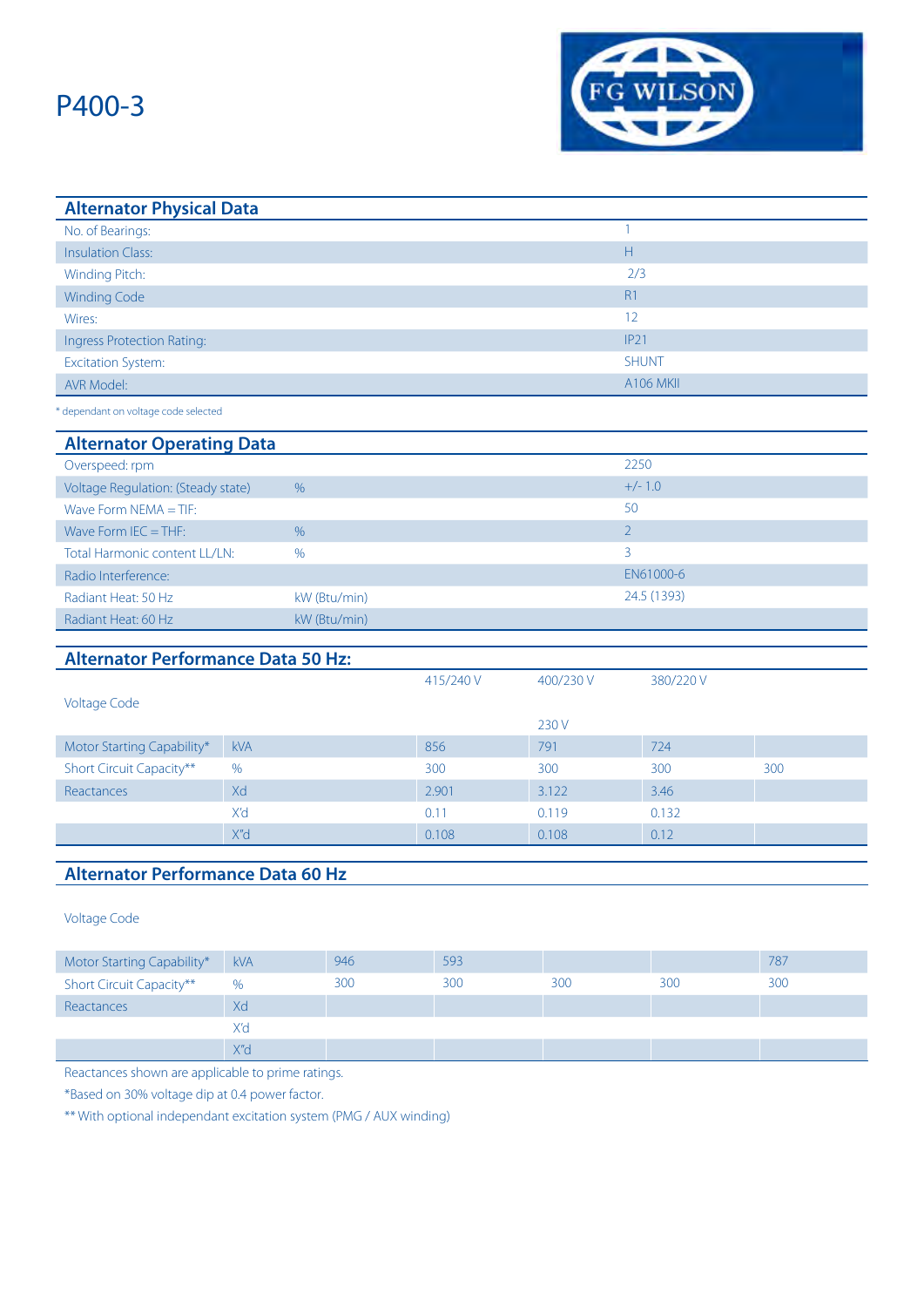

### **Output Ratings 50 Hz**

|                     | Prime      |                        | Standby    |        |
|---------------------|------------|------------------------|------------|--------|
| <b>Voltage Code</b> | <b>kVA</b> | $\mathsf{k}\mathsf{W}$ | <b>kVA</b> | kW     |
| 415/240V            | 350        | 280                    | 400        | 320    |
| 400/230V            | 350        | 280                    | 400        | 320    |
| 380/220V            | 332.5      | 266                    | 382.4      | 305.92 |
| 230/115V            | 350        | 280                    | 400        | 320    |
| 220/127V            |            |                        |            |        |
| 220/110V            |            |                        |            |        |
| 200/115V            |            |                        |            |        |
| 240V                |            |                        |            |        |
| 230V                |            |                        |            |        |
| 220V                |            |                        |            |        |

### **Output Ratings 60 Hz**

|                     | Prime |    | Standby |    |
|---------------------|-------|----|---------|----|
| <b>Voltage Code</b> | kVA   | kW | kVA     | kW |
| 480/277V            |       |    |         |    |
| 440/254V            |       |    |         |    |
| 416/240V            |       |    |         |    |
| 400/230V            |       |    |         |    |
| 380/220V            |       |    |         |    |
| 240/139V            |       |    |         |    |
| 240/120V            |       |    |         |    |
| 230/115V            |       |    |         |    |
| 220/127V            |       |    |         |    |
| 220/110V            |       |    |         |    |
| 208/120V            |       |    |         |    |
| 240/120             |       |    |         |    |
| 220/110             |       |    |         |    |